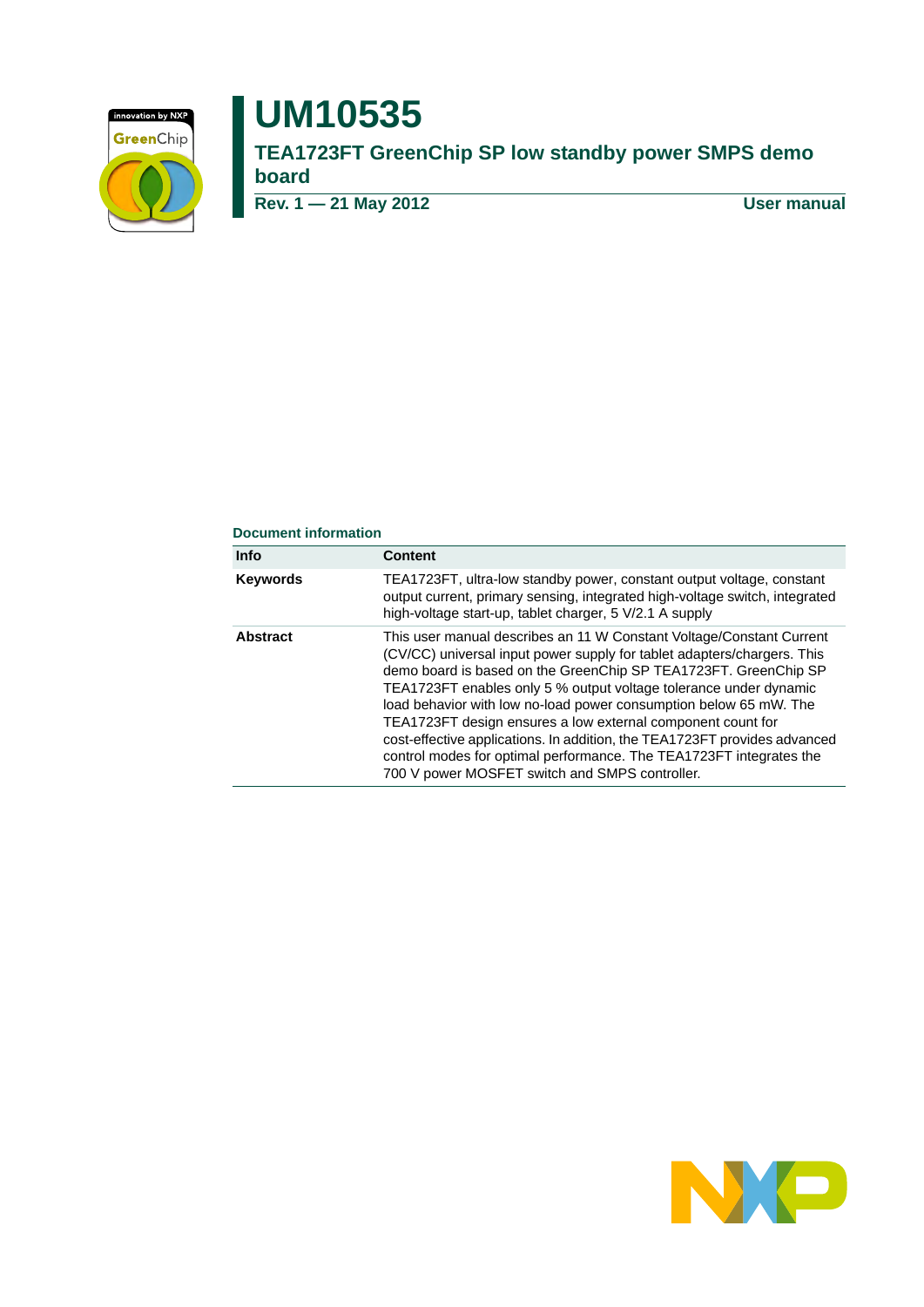**Revision history**

| <b>Rev</b> | <b>Date</b> | <b>Description</b> |
|------------|-------------|--------------------|
| V.1        | 20120521    | first issue        |

## **Contact information**

For more information, please visit: **http://www.nxp.com**

For sales office addresses, please send an email to: **salesaddresses@nxp.com**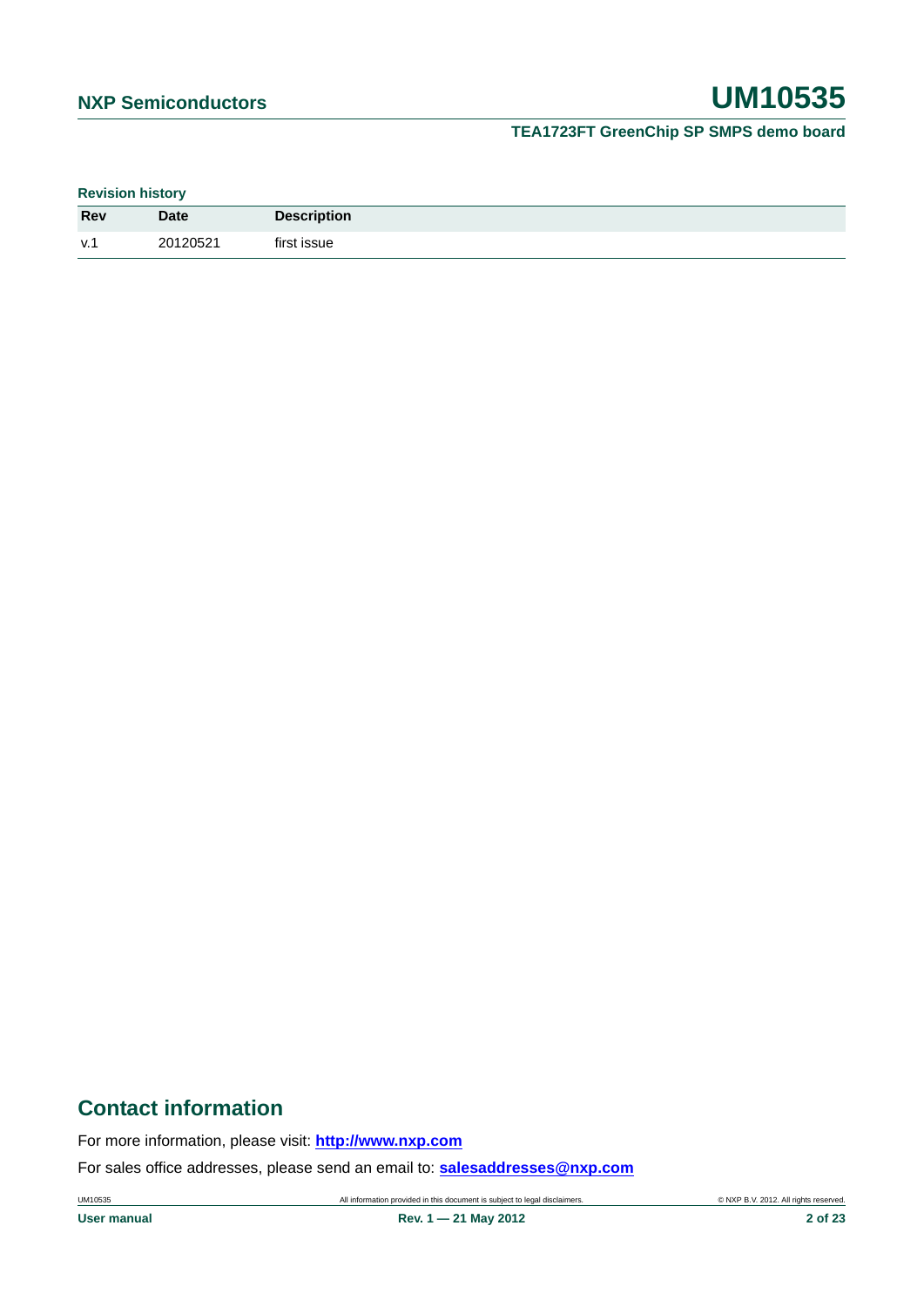## <span id="page-2-0"></span>**1. Introduction**

#### **WARNING**

**Lethal voltage and fire ignition hazard**



The non-insulated high voltages that are present when operating this product, constitute a risk of electric shock, personal injury, death and/or ignition of fire.

This product is intended for evaluation purposes only. It shall be operated in a designated test area by personnel qualified according to local requirements and labor laws to work with non-insulated mains voltages and high-voltage circuits. This product shall never be operated unattended.

This user manual describes an 11 W Constant Voltage or Constant Current (CV/CC) universal input power supply for tablet adapters and chargers. This demo board is based on the TEA1723FT GreenChip SP integrated circuit.

The TEA1723FT GreenChip SP provides ultra-low no-load power consumption without using additional external components. Designs are cost-effective using the TEA1723FT GreenChip SP because only a few external components are needed in a typical application. In addition, the TEA1723FT provides advanced control modes for optimal performance. The TEA1723FT integrates the 700 V power MOSFET switch and SMPS controller.

**Remark:** All voltages are in V (AC) unless otherwise stated

## <span id="page-2-1"></span>**2. Safety Warning**

The complete demo board application is AC mains voltage powered. Avoid touching the board when power is applied. An isolated housing is obligatory when used in uncontrolled, non-laboratory environments. Always provide galvanic isolation of the mains phase using a variable transformer. The following symbols identify isolated and non-isolated devices.

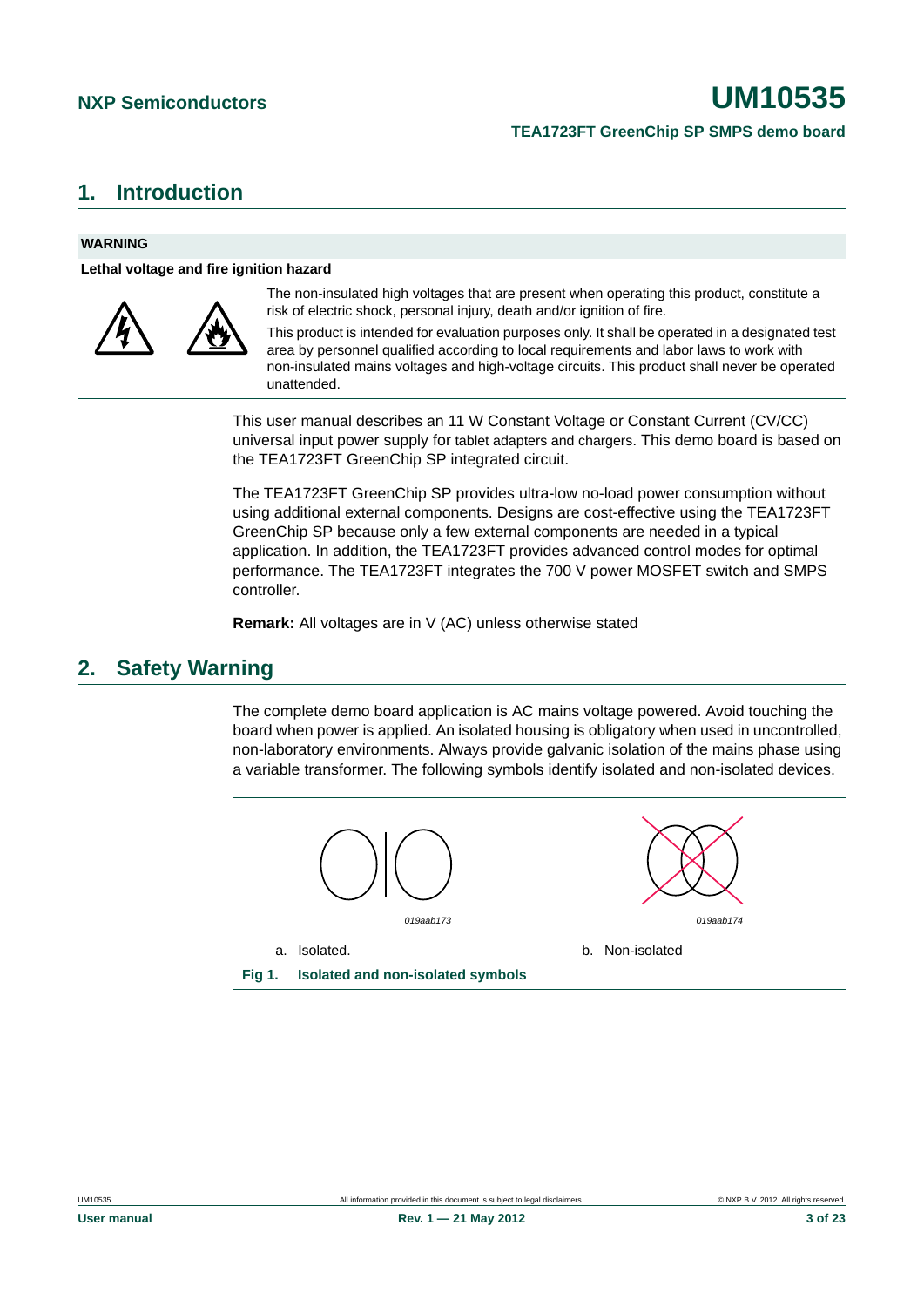### **TEA1723FT GreenChip SP SMPS demo board**

## <span id="page-3-0"></span>**3. TEA1723FT features**

- **•** Enables low no-load power consumption < 65 mW
- **•** Has only 5 % output voltage tolerance under dynamic load behavior
- **•** Low component count for a cost-effective design
- **•** Advanced control modes for optimal performance
- **•** SMPS controller with integrated power MOSFET switch
- **•** 700 V high-voltage power switch for global mains operation
- **•** Primary sensing at end-of-conduction for accurate output voltage control
- **•** Avoids audible noise in all operation modes
- **•** Jitter function for reduced EMI
- **•** Energy Star 2.0 compliant
- **•** Universal mains input
- **•** Isolated output
- **•** Highly efficient >78 %
- **•** OverTemperature Protection (OTP)

## <span id="page-3-1"></span>**4. Technical specification**

| Table 1.<br>Input and output specification |           |                |                            |  |  |  |  |
|--------------------------------------------|-----------|----------------|----------------------------|--|--|--|--|
| <b>Parameter</b>                           | Condition | Value          | <b>Remark</b>              |  |  |  |  |
| <b>Input</b>                               |           |                |                            |  |  |  |  |
| Input voltage                              | ۰         | 90 V to 265 V  | universal AC mains         |  |  |  |  |
| Input frequency                            | ۰         | 47 Hz to 63 Hz |                            |  |  |  |  |
| Average power consumption                  | no-load   | 53 mW          | average of 115 V and 230 V |  |  |  |  |
| <b>Output</b>                              |           |                |                            |  |  |  |  |
| Output voltage                             | ۰         | 5V             | ٠                          |  |  |  |  |
| Maximum output current                     | ۰         | 2.1A           | $\overline{\phantom{0}}$   |  |  |  |  |
| Maximum output power                       | ۰         | 11 W           | ٠                          |  |  |  |  |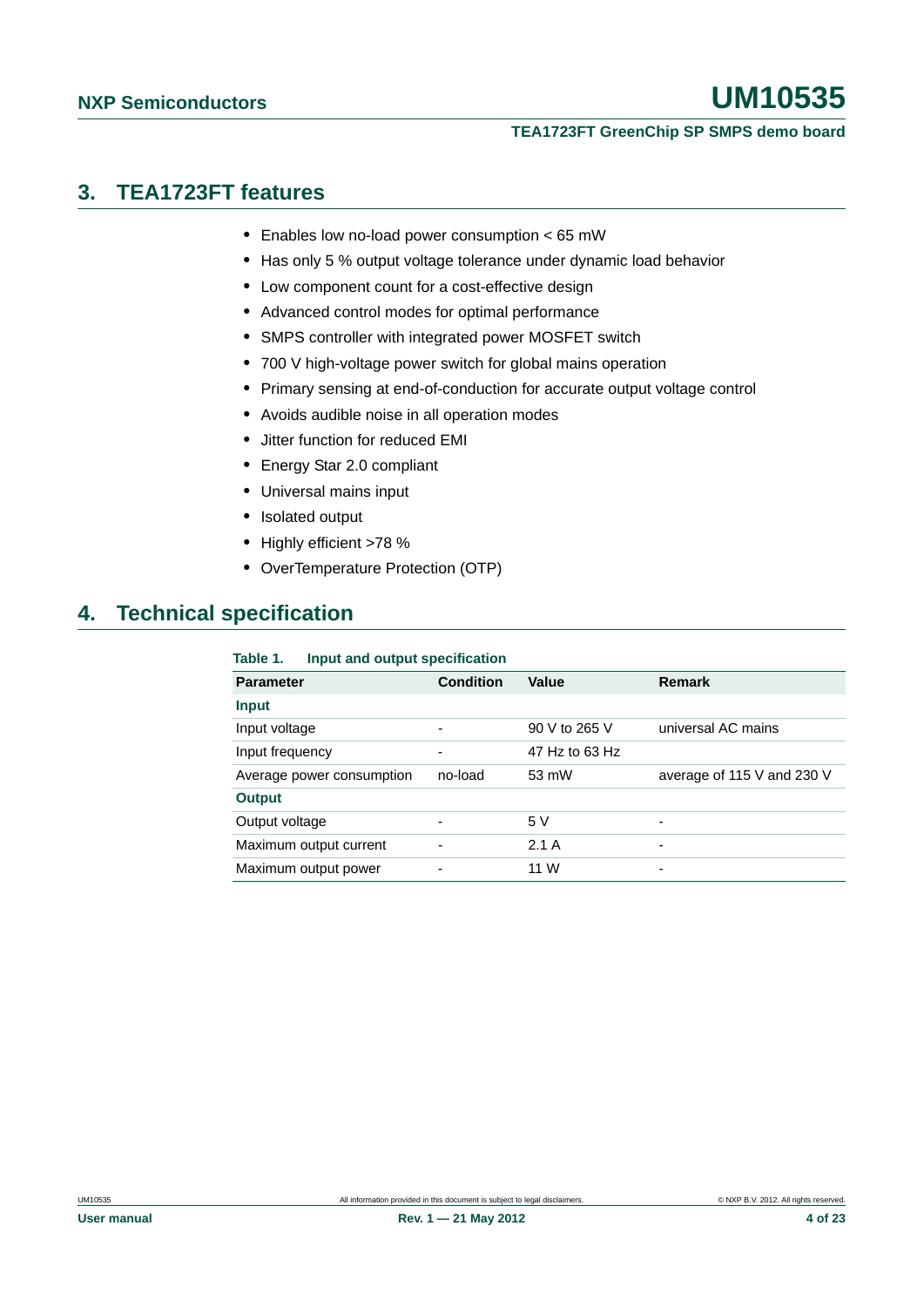## **TEA1723FT GreenChip SP SMPS demo board**

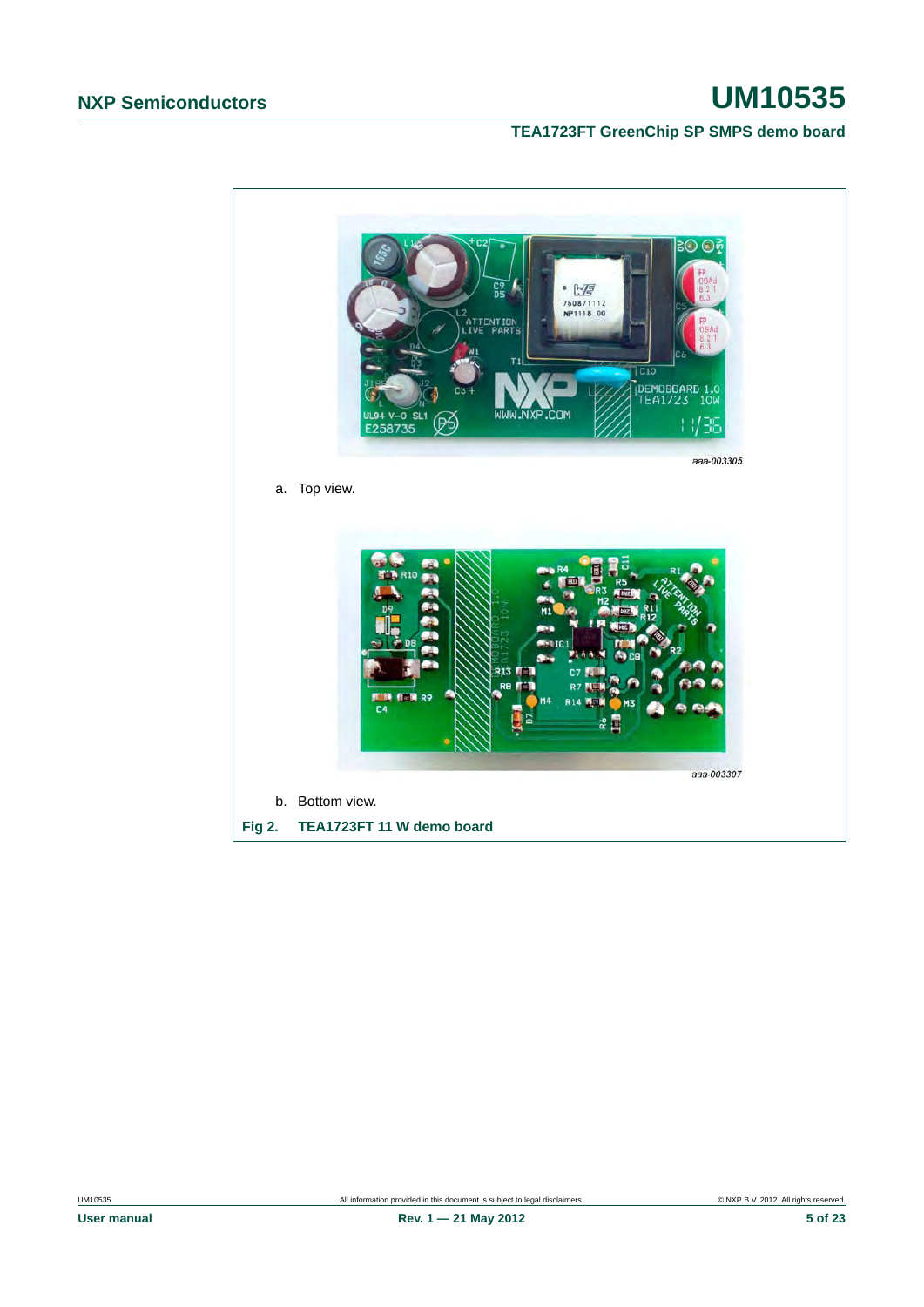## <span id="page-5-2"></span><span id="page-5-1"></span>**5. Performance data**

### **5.1 No-load input power consumption**

**Test condition:** The no-load input power is measured after a 20 minute warm-up time.

| Table 2. |  | No-load input power consumption |
|----------|--|---------------------------------|
|          |  |                                 |

| <b>Condition</b> | <b>Output voltage</b> | <b>Power consumption</b> |
|------------------|-----------------------|--------------------------|
| 115 V at 60 Hz   | .5 V                  | 48.7 mW                  |
| 230 V at 50 Hz   | 5 V                   | 56.5 mW                  |



### <span id="page-5-3"></span>**5.2 Output voltage and efficiency**

**Test condition:** The efficiency and VI power characteristics are measured after a 20 minute warm-up time.

[Table 3](#page-5-0), [Figure 4](#page-6-1) and [Figure 5](#page-6-0) show the efficiency figures and VI characteristics measured on the GreenChip SP TEA1723FT demo board.

<span id="page-5-0"></span>**Table 3. Efficiency and VI characteristics at 115 V and 230 V**

| $V_{\rm CC}$ | <b>Parameter</b>    | <b>Values</b> |      |      |      |                               |      |      |                |      |                     |      |                |                |        |
|--------------|---------------------|---------------|------|------|------|-------------------------------|------|------|----------------|------|---------------------|------|----------------|----------------|--------|
| 115 V        | $I_{\text{out}}(A)$ | 0             | 0.04 | 0.1  | 0.2  | 0.4                           | 0.6  | 0.8  | $\sim$ 1       | 1.2  | 1.4                 | 1.6  | 1.8            | $\overline{2}$ | 2.1    |
|              | $V_{\text{out}}(V)$ | 5.09          | 5.06 | 5.03 | 4.98 | 4.96                          | 4.97 | 4.97 | 4.99           | 5.01 | 5.03 5.04           |      | 5.06           | 5.08 4.97      |        |
|              | P(W)                | 0.023         | 0.37 | 0.74 | 1.35 | 2.54 3.83 5.09 6.42 7.72 9.04 |      |      |                |      |                     | 10.4 | 11.7           | 13.1 13.5      |        |
|              | $\eta$ (%)          |               | 54.7 | -68  | 73.8 | 78.1                          | 77.9 | 78.1 |                |      | 77.7 77.9 77.9 77.7 |      | 77.6 77.6 77.4 |                |        |
| 230 V        | $I_{\text{out}}(A)$ | 0             | 0.04 | 0.1  | 0.2  | 0.4                           | 0.6  | 0.8  | $\overline{1}$ | 1.2  | 1.4                 | 1.6  | 1.8            | $\overline{2}$ | 2.1    |
|              | $V_{\text{out}}(V)$ | 5.06          | 5.04 | 5.03 | 4.97 | 4.96                          | 4.96 | 4.96 | 4.99           | 5.01 | 5.02 5.04           |      | 5.05           | 5.07 5.08      |        |
|              | P(W)                | 0.0256        | 0.41 | 0.84 | 1.43 | 2.63 3.82                     |      | 5.04 | 6.33 7.6       |      | 8.86                | 10.1 | 11.4           | 12.7           | - 13.4 |
|              | $\eta$ (%)          |               | 49.2 | 59.9 | 69.5 | 75.4 77.9                     |      | 78.7 | 78.8 79.1      |      | 79.3                | 79.6 | 79.6           | 79.7           | 79.8   |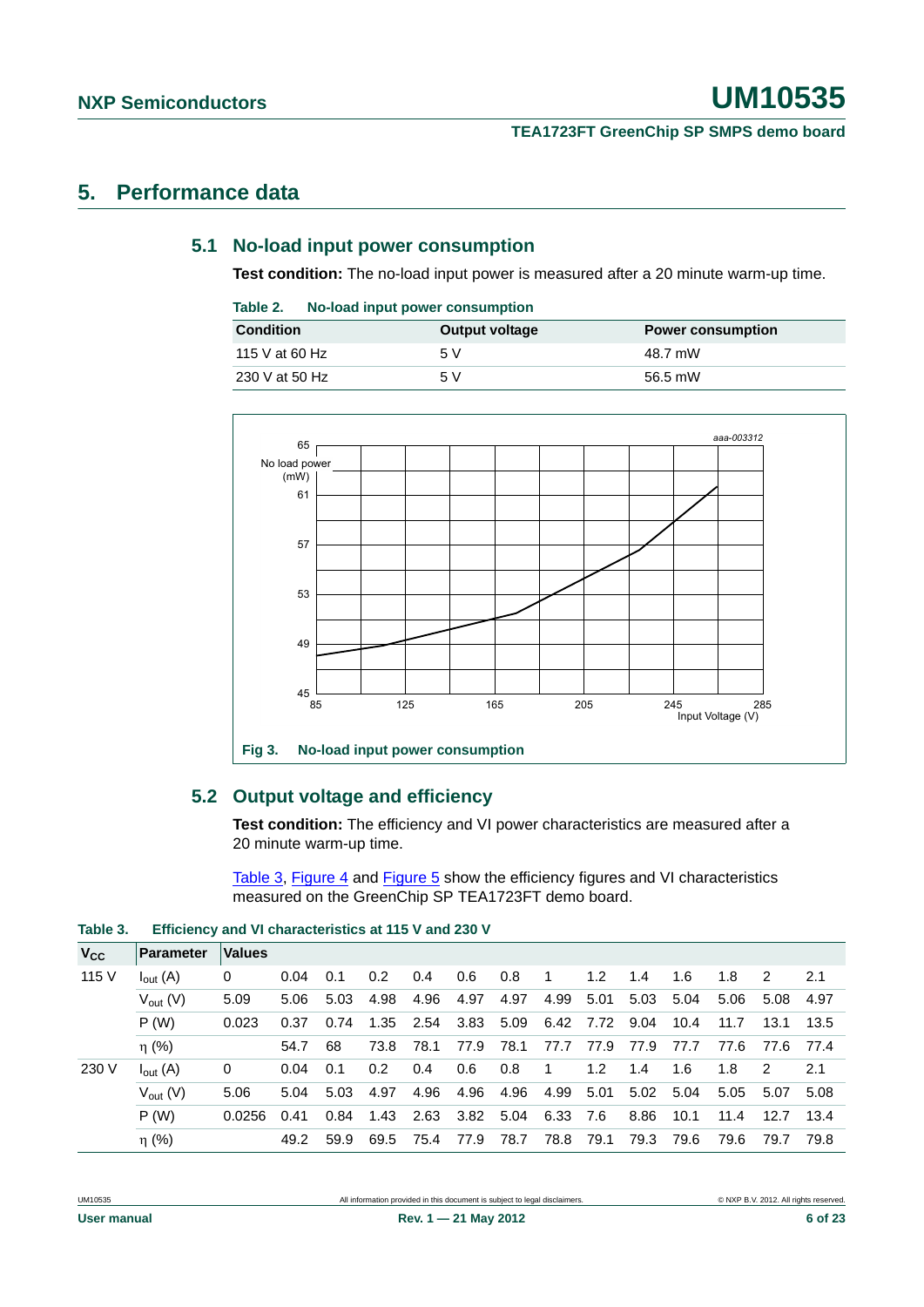### **TEA1723FT GreenChip SP SMPS demo board**

<span id="page-6-1"></span>

### <span id="page-6-2"></span><span id="page-6-0"></span>**5.3 Dynamic loading from 0 A to 0.5 A**

**Test condition:** The dynamic loading is tested at a load step of 0 A to 0.5 A. The TEA1723FT detects the load step only after the next switching cycle because of the primary sensing feature.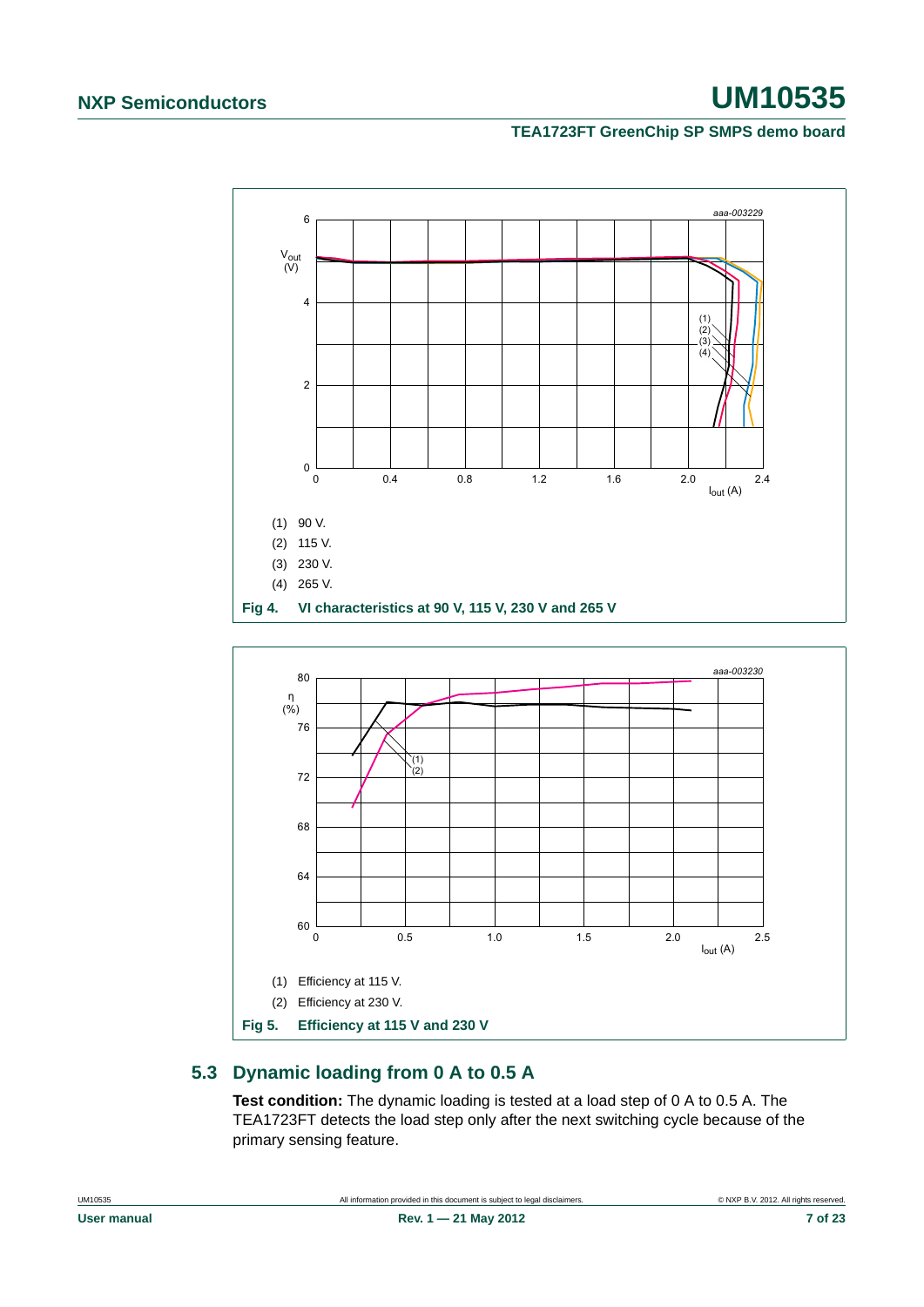### **TEA1723FT GreenChip SP SMPS demo board**



The load step is measured at  $V_{\text{mains}} = 230$  V and the output capacitors C5/C6 are  $2 \times 820$  µF; 6.3 V. The burst frequency is 1750 Hz.

### <span id="page-7-0"></span>**5.4 Dynamic loading from 0.5 A to 0 A**

**Test condition:** The dynamic loading is tested at a load step of 0 A to 0.5 A. The TEA1723FT detects the load step only after the next switching cycle because of the primary sensing feature.

The load step is measured at  $V_{\text{mains}} = 230$  V and the output capacitors C5/C6 are  $2 \times 820 \mu F 6.3 V.$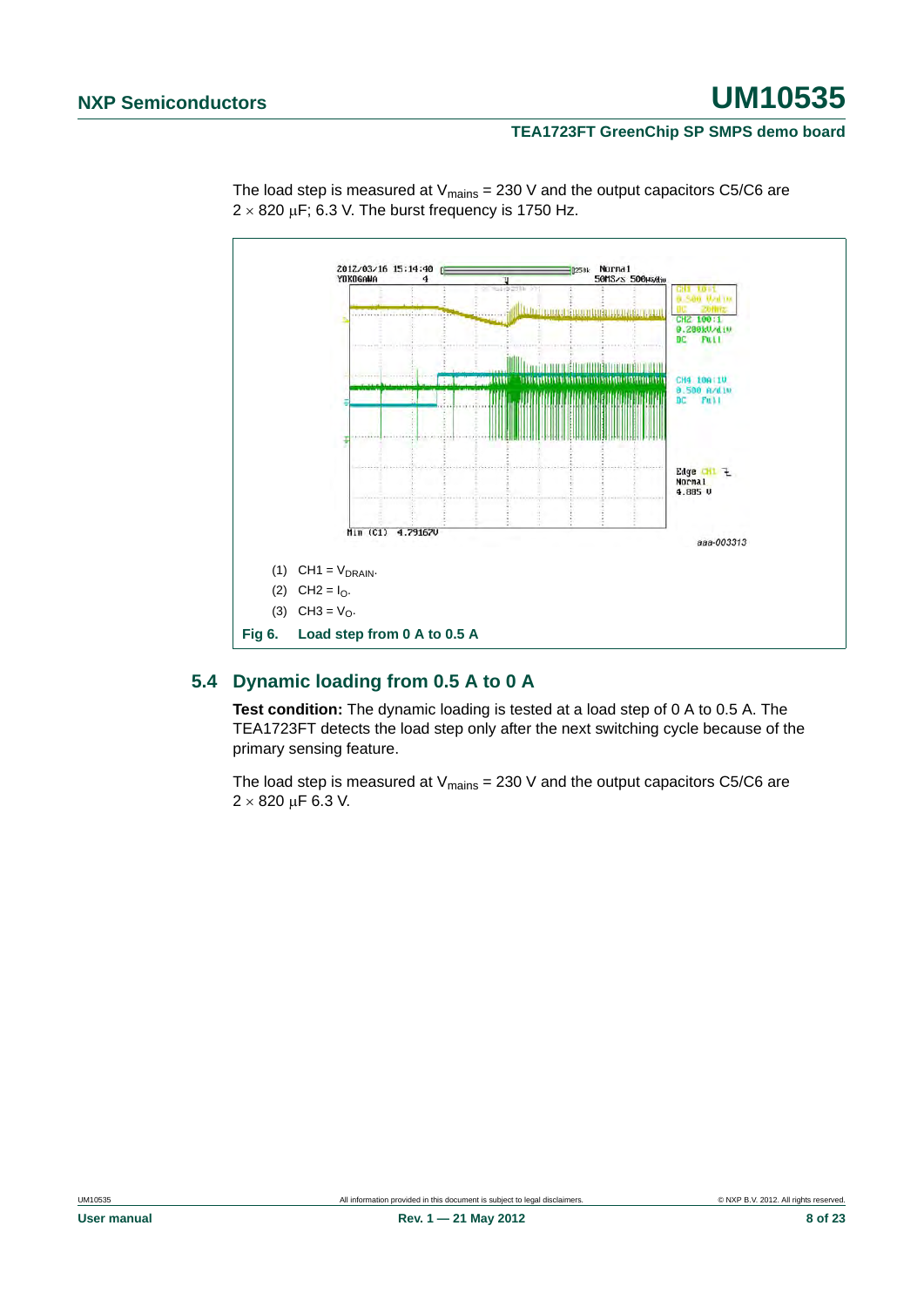### **TEA1723FT GreenChip SP SMPS demo board**



<span id="page-8-0"></span>After the load step 0.5 A to 0 A, the output voltage rises to 5.1 V. The transition takes about 1 ms when the controller switches from CV to CVB because of the large electrolytic output capacitors  $(2 \times 820 \,\mu\text{F})$ .

### <span id="page-8-1"></span>**5.5 Short-circuit of the output**

The demo board output can be short-circuited without damaging of any component.

**Test condition:** [Figure 7](#page-8-0) shows the converter behavior when the output is short-circuited. During a short-circuit of the output, the VCC voltage (CH3) switches between  $V_{CC(statup)}$  = 17 V and  $V_{CC(stop)}$  = 8.5 V levels. The average output current during converter switching is 1.2 A.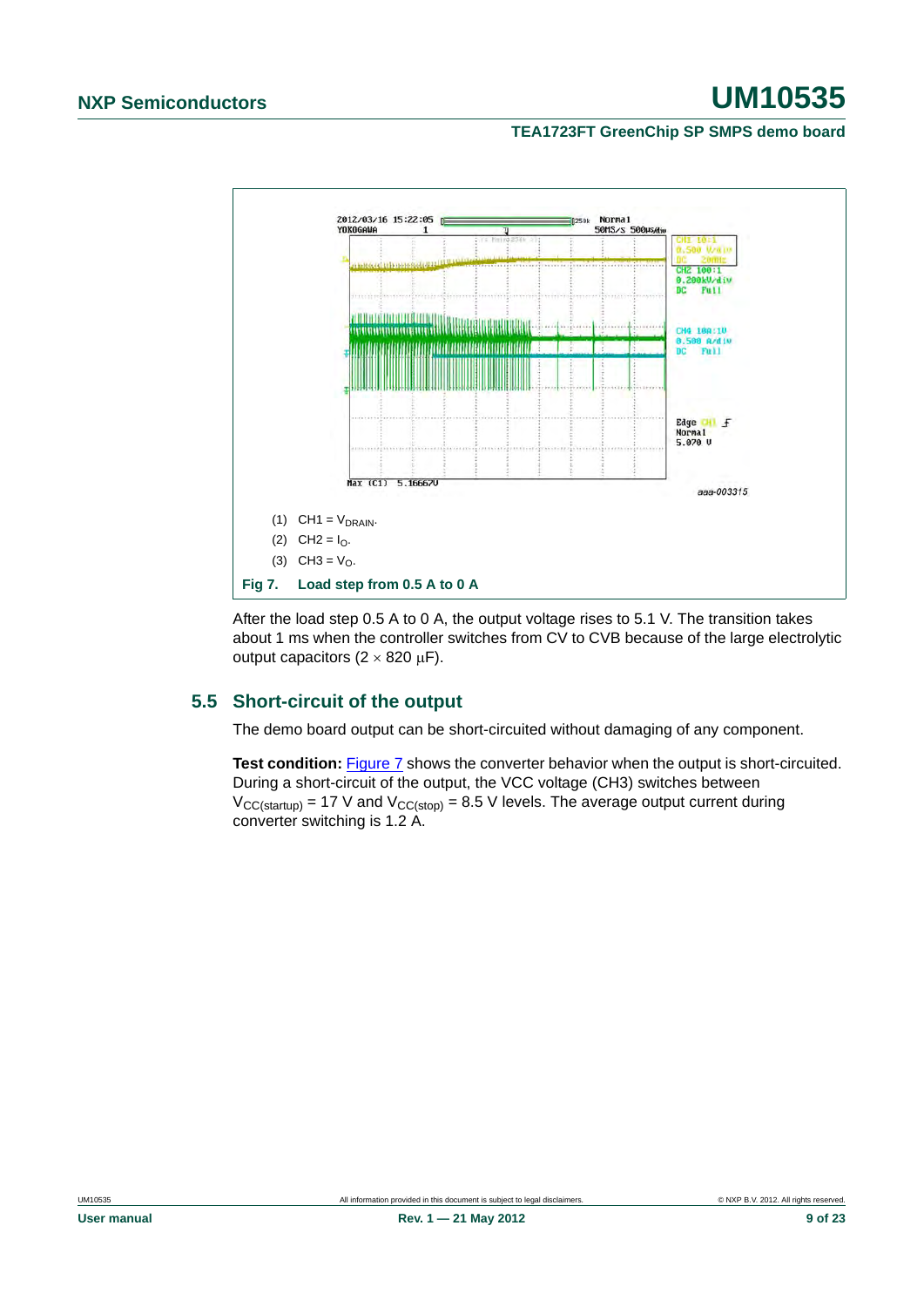### **TEA1723FT GreenChip SP SMPS demo board**



### <span id="page-9-1"></span><span id="page-9-0"></span>**5.6 Output voltage ripple performance**

**Test condition:** Output voltage ripple is measured using an oscilloscope probe connected to the demo board output. A probe tip was used with a very small GND connection. A 100 nF capacitor between output voltage and GND is used to reduce high frequency noise. The output voltage ripple was measured at full load and at  $V_{\text{main}} = 230$  V.

[Figure 8](#page-9-0) shows the output voltage ripple at 2.1 A load at 230 V. The output ripple voltage is 117 mV using output capacitors C5/C6 as 820  $\mu$ F; 6.3 V and C12 as a 22  $\mu$ F.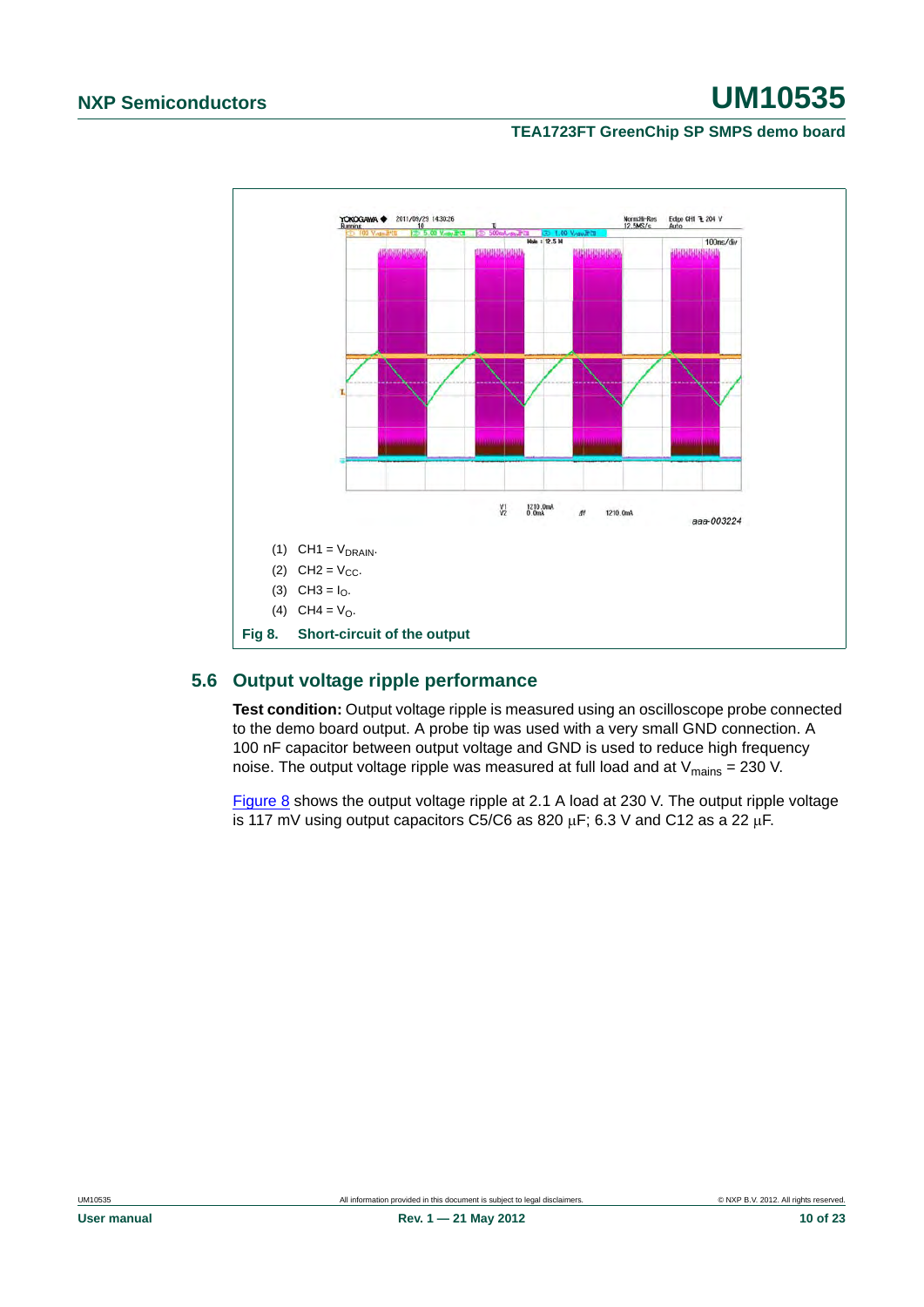### **TEA1723FT GreenChip SP SMPS demo board**



## <span id="page-10-0"></span>**5.7 Conducted EMI measurement results**

The EMI is measured with the secondary GND connected to the protected mains earth GND. Y-capacitor (C10 = 2.2 nF; 2 kV) is added and only one input coil L1 = 1.5 mH is used. EMI is measured on the neutral phase and on the line phase at  $V_{\text{mains}} = 230$  V and at full load. The frequency range is 150 kHz to 30 MHz.

**Remark:** Improved transformer design will enhance TEA1723FT EMI performance significantly.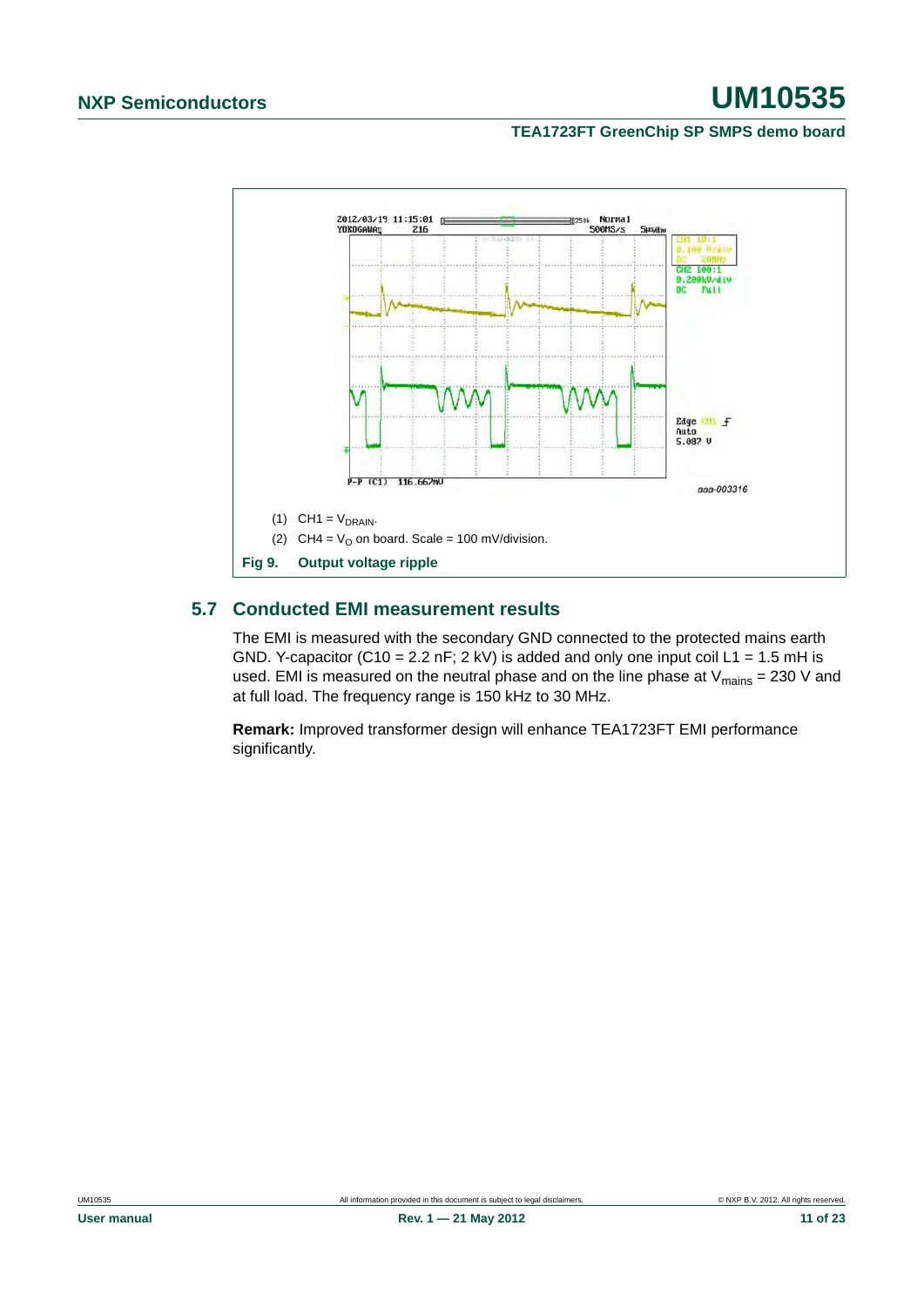### **TEA1723FT GreenChip SP SMPS demo board**





| . . | --------<br>. . | . . |  |
|-----|-----------------|-----|--|
|     |                 |     |  |
|     |                 |     |  |
|     |                 |     |  |
|     |                 |     |  |
|     |                 |     |  |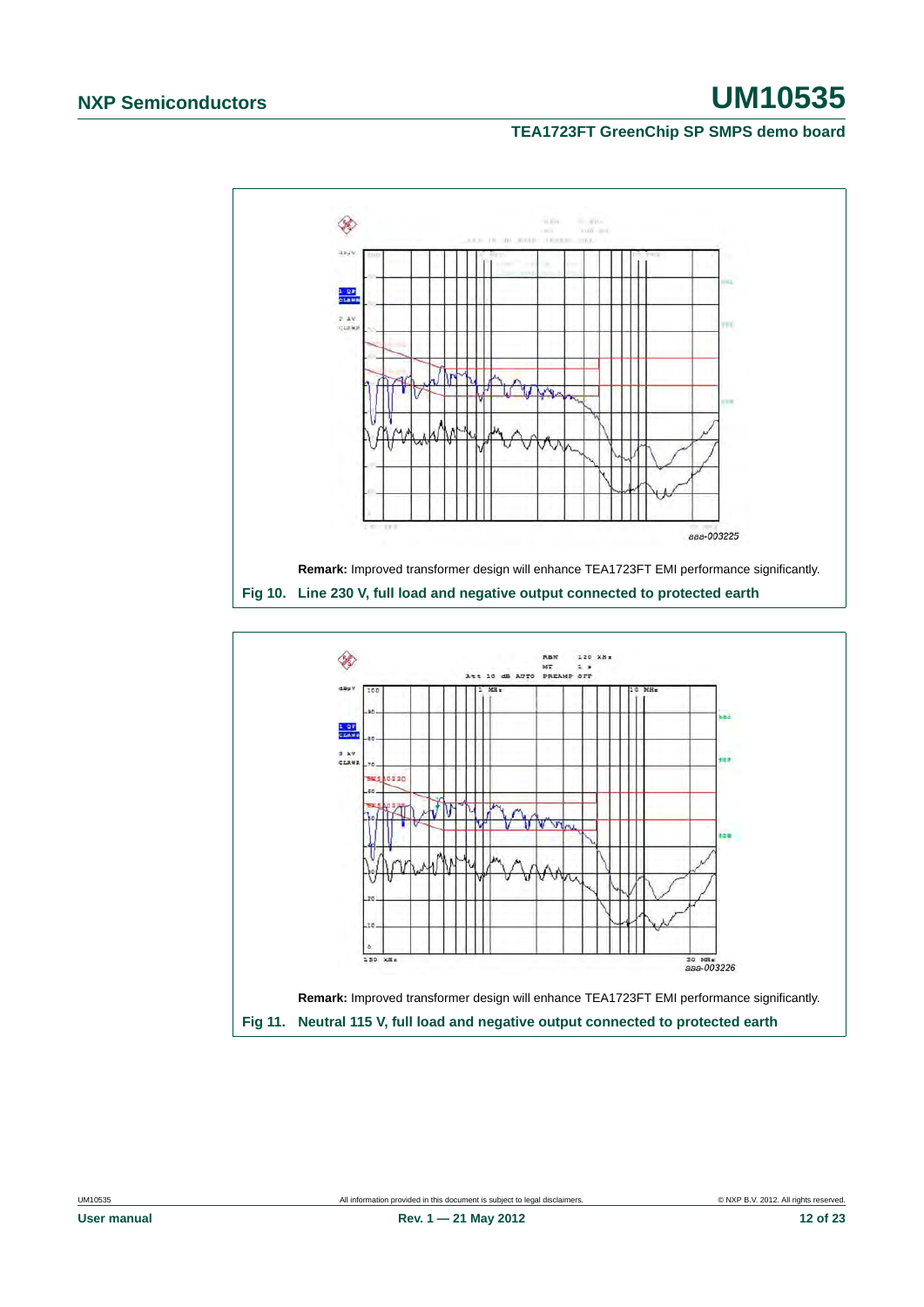### **TEA1723FT GreenChip SP SMPS demo board**



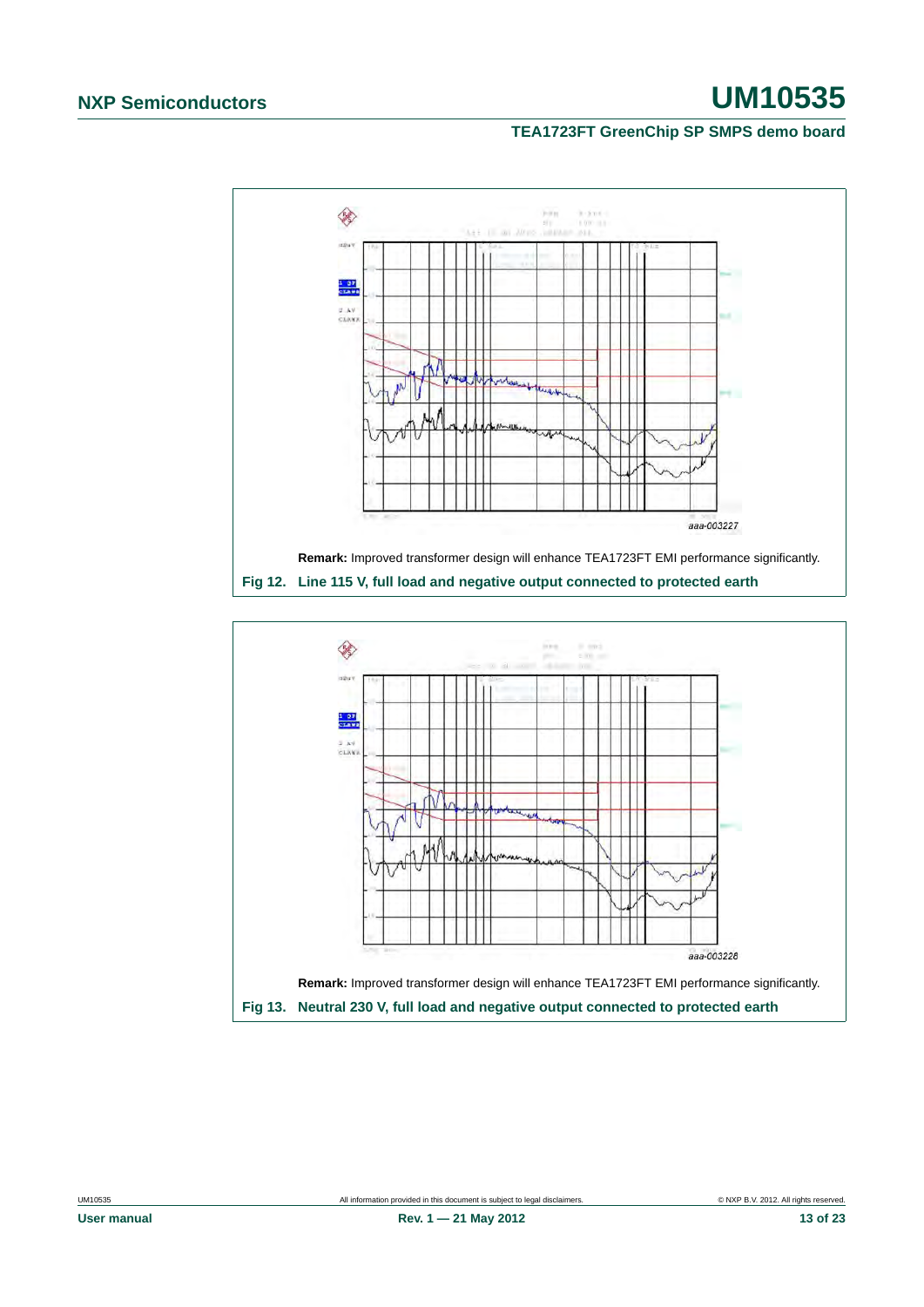### **TEA1723FT GreenChip SP SMPS demo board**

## <span id="page-13-2"></span>**6. Schematic and Bill Of Materials (BOM)**

<span id="page-13-3"></span>

### **6.1 TEA1723FT 11 W demo board schematic**

### **6.2 Bill of Materials**

<span id="page-13-4"></span><span id="page-13-1"></span><span id="page-13-0"></span>

| Table 4. | <b>Bill of materials</b> |
|----------|--------------------------|
|----------|--------------------------|

| Part            | <b>Description</b>                                                         | <b>Part Number</b>       | <b>Manufacturer</b>                   |
|-----------------|----------------------------------------------------------------------------|--------------------------|---------------------------------------|
| C <sub>1</sub>  | capacitor; 10 $\mu$ F; 400 V; 10 mm $\times$ 16 mm                         | EKMQ401ELL100MJ16S       | Chemi-Con                             |
| C <sub>2</sub>  | capacitor; 10 $\mu$ F; 400 V; 10 mm $\times$ 16 mm                         | EKMQ401ELL100MJ16S       | Chemi-Con                             |
| C <sub>3</sub>  | capacitor; 10 $\mu$ F; 50 V; 5 mm $\times$ 11 mm                           | ECA1HHG100               | Panasonic                             |
| C4              | capacitor; 2.2 nF; 50 V; 0805                                              | C0805C222K5RACTU         | <b>KEMET</b>                          |
| C <sub>5</sub>  | capacitor; 820 $\mu$ F; 6.3 V; 8 mm $\times$ 8 mm                          | RL80J821MDN1KX           | <b>Nichicon</b>                       |
| C <sub>6</sub>  | capacitor; 820 $\mu$ F; 6.3 V; 8 mm $\times$ 8 mm                          | RL80J821MDN1KX           | <b>Nichicon</b>                       |
| C7              | capacitor; 10 pF; 0805                                                     | $\overline{\phantom{a}}$ |                                       |
| C8              | capacitor; 10 nF; 0805                                                     | X7R                      | ٠                                     |
| C <sub>9</sub>  | not mounted                                                                | ۰                        |                                       |
| C <sub>10</sub> | capacitor; 2.2 nF; 2 kV                                                    | DEBB33D222KA2B           | Murata                                |
| C <sub>11</sub> | capacitor; 470 pF; 500 V; 0805                                             | CC0805JRNPOBBN471        | Yageo                                 |
| C <sub>12</sub> | capacitor; 22 μF; 10 V; 1206                                               | GRM31CR71A226KE15L       | Murata                                |
| D <sub>1</sub>  | diode; 1N4007; 1 kV; DO-41; 1 A                                            | 1N4007                   | Multicomp                             |
| D <sub>2</sub>  | diode; 1N4007; 1 kV; DO-41; 1 A                                            | 1N4007                   | Multicomp                             |
| D <sub>3</sub>  | diode; 1N4007; 1 kV; DO-41; 1 A                                            | 1N4007                   | Multicomp                             |
| D <sub>4</sub>  | diode; 1N4007; 1 kV; DO-41; 1 A                                            | 1N4007                   | Multicomp                             |
| D <sub>5</sub>  | diode; 1N4007; 1 kV; DO-41; 1 A                                            | 1N4007                   | Vishay                                |
| D7              | diode; PMLL4148; SOD80C glass                                              | PMLL4148L                | <b>NXP Semiconductors</b>             |
| UM10535         | All information provided in this document is subject to legal disclaimers. |                          | C NXP B.V. 2012. All rights reserved. |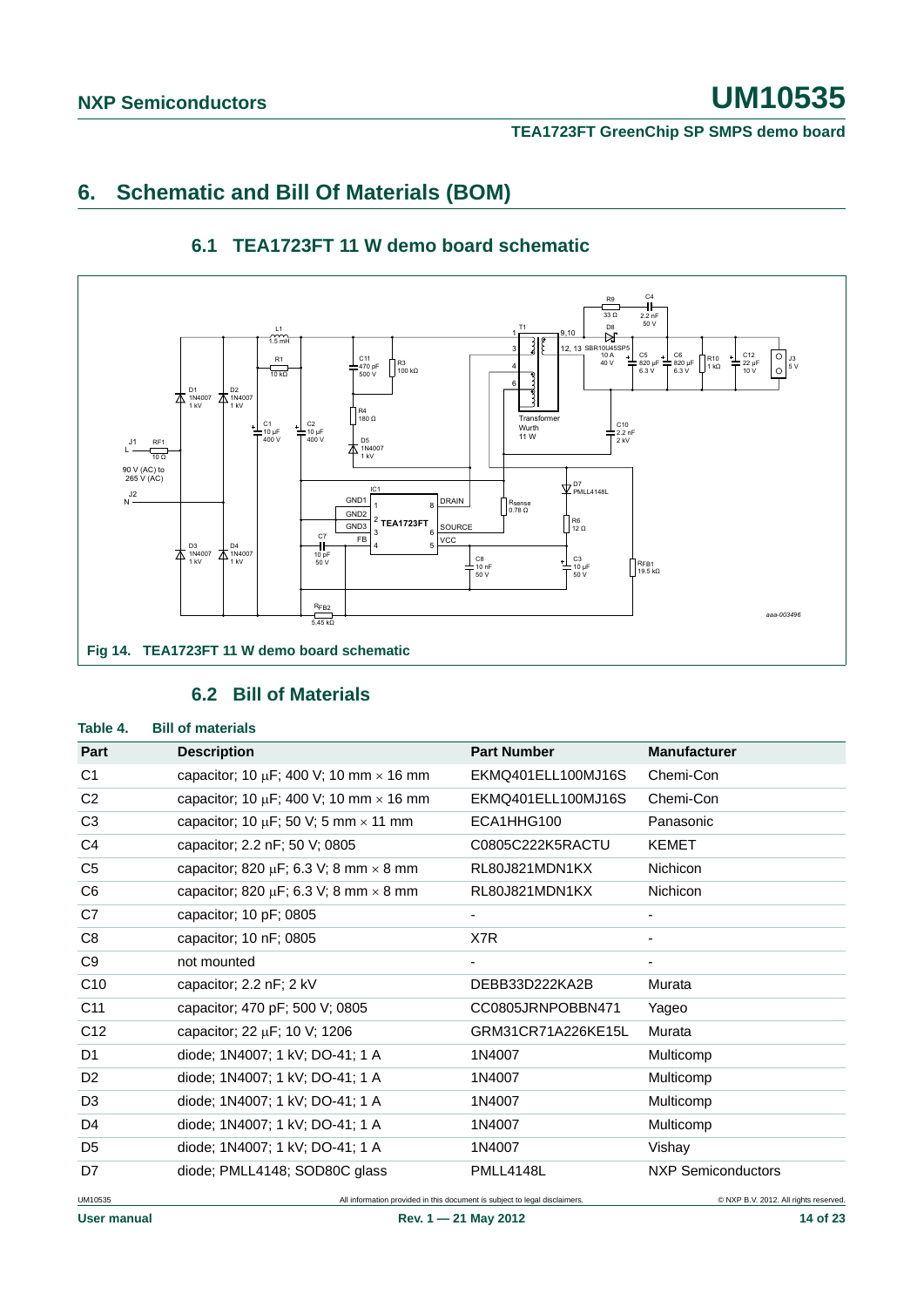## **TEA1723FT GreenChip SP SMPS demo board**

| Table 4.        | <b>Bill of materials</b> continued                      |                    |                           |
|-----------------|---------------------------------------------------------|--------------------|---------------------------|
| Part            | <b>Description</b>                                      | <b>Part Number</b> | <b>Manufacturer</b>       |
| D <sub>8</sub>  | diode; SBR10U45SP5; 45 V; PowerDI5; 10 A SBR10U45SP5-13 |                    | Diodes Inc                |
| IC <sub>1</sub> | controller; TEA1723FT; S07                              | TEA1723FT          | <b>NXP Semiconductors</b> |
| L1              | inductor; 1.5 mH; DIP                                   | ٠                  | Murata                    |
| R <sub>1</sub>  | resistor; $1 k\Omega$ ; 0805                            |                    |                           |
| R <sub>3</sub>  | resistor; 100 k $\Omega$ ; 1206                         |                    |                           |
| R4              | resistor; 180 $\Omega$ ; 1206                           |                    |                           |
| R <sub>5</sub>  | resistor; 2.4 $\Omega$ ; 1206                           |                    |                           |
| R <sub>6</sub>  | resistor; 12 $\Omega$ ; 0805                            |                    |                           |
| R7              | resistor; 5.6 k $\Omega$ ; 0805                         |                    |                           |
| R <sub>8</sub>  | resistor; 39 k $\Omega$ ; 0805                          | -                  |                           |
| R9              | resistor; 33 $\Omega$ ; 0805                            |                    |                           |
| R <sub>10</sub> | resistor; 1 k $\Omega$ ; 0805                           |                    |                           |
| R <sub>11</sub> | resistor; 2.4 $\Omega$ ; 1206                           |                    |                           |
| R <sub>12</sub> | resistor; 2.2 $\Omega$ ; 1206                           |                    |                           |
| R <sub>13</sub> | resistor; 39 k $\Omega$ ; 0805                          |                    |                           |
| R <sub>14</sub> | resistor; 200 k $\Omega$ ; 0805                         | ٠                  |                           |
| RF <sub>1</sub> | fused resistor; 10 $\Omega$ ; 3 W;                      | ULW310RJA1         | <b>Welwyn Components</b>  |
| T1              | transformer; 0.9 mH; EE20/10/6 horizontal               |                    | Würth Elektronik          |
| W <sub>1</sub>  | jumper wire; DIP                                        |                    |                           |
|                 |                                                         |                    |                           |

## **Table 4. Bill of materials** *…continued*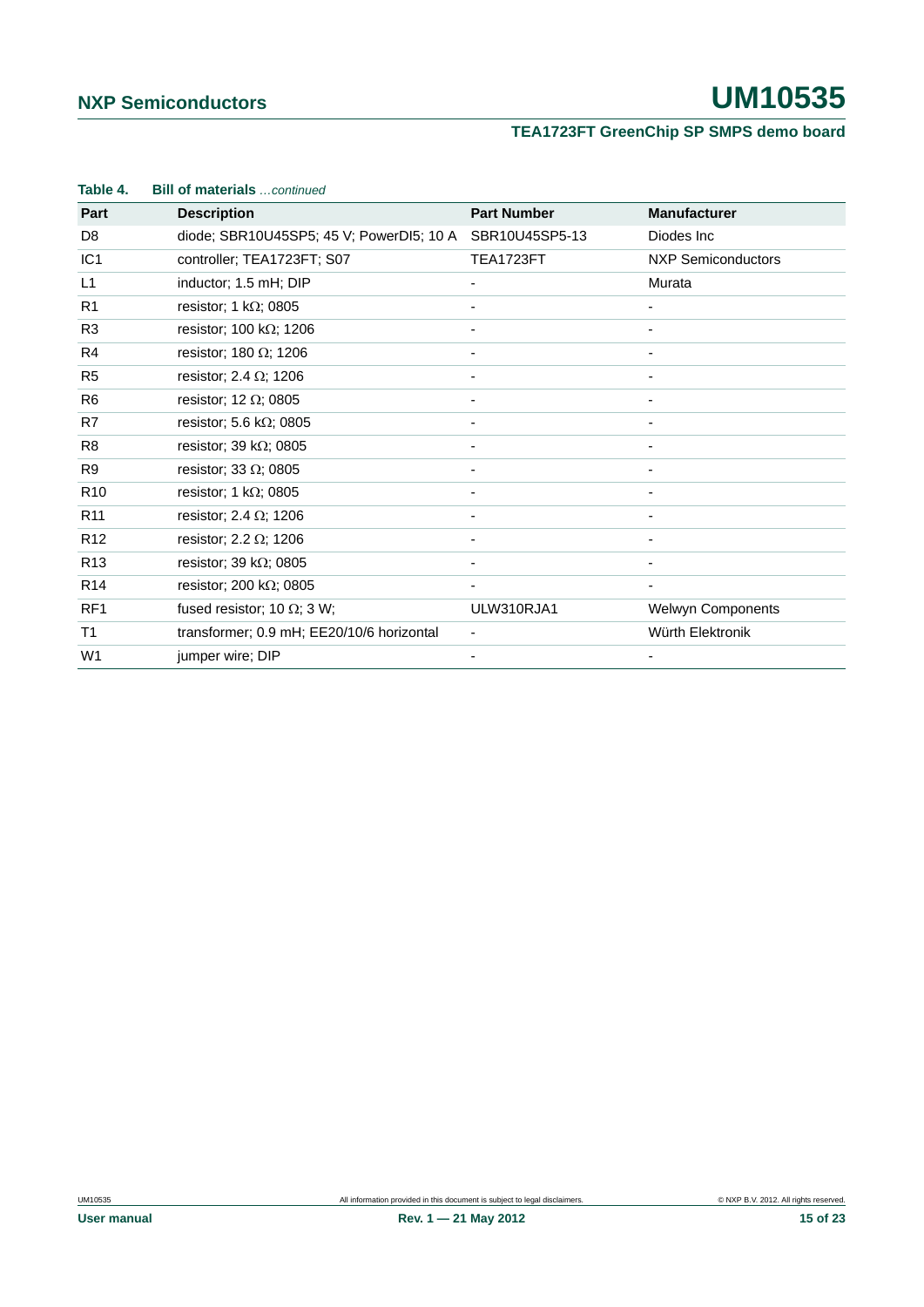## <span id="page-15-0"></span>**7. Circuit description**

The TEA1723FT GreenChip SP demo board consists of a single-phase full-wave rectifier circuit with sections for filtering, switching, output and feedback. The circuit diagram is shown in [Figure 14 on page 14](#page-13-0) and the component list is shown in [Table 4 on page 14](#page-13-1).

### <span id="page-15-1"></span>**7.1 Rectification section**

The bridge diodes BD1 form the single-phase full-wave rectifier. Capacitors C1 and C2 are reservoir capacitors for the rectified input voltage. Resistor RF1 limits inrush current and acts as a fuse. Terminals 1 and 2 connect the input to the AC mains network. Swapping these two wires has no effect on the operation of the converter.

### <span id="page-15-2"></span>**7.2 Filtering section**

Inductors L1 and L2 in combination with capacitors C1 and C2, form  $\Pi$ -filters to attenuate the conducted differential mode EMI noise.

### <span id="page-15-3"></span>**7.3 GreenChip SP section**

The TEA1723FT device IC1 contains the power MOSFET switch, oscillator, CV/CC control, start-up control and protection functions. Its integrated 700 V MOSFET allows sufficient voltage margins for universal input AC applications, including line surges.

The auxiliary winding on transformer T1 generates the supply voltage and primary sensing information for the TEA1723FT. Diode D7 and capacitor C3 half-wave rectified the voltage. C3 is charged using the current limiter resistor R6. The voltage on C3 is the supply voltage for the VCC pin.

RCD-R clamp (which consists of R4, C9, D5 and R3) limits drain voltage spikes caused by any leakage inductance from the transformer.

### <span id="page-15-4"></span>**7.4 Output section**

Diode D7 is a Schottky barrier type diode and capacitors C5/C6 rectify the voltage from secondary winding of transformer T1. Using a Schottky diode results in higher efficiency of the demo board.

C5 and C6 must have a sufficiently low ESR to meet the output voltage ripple requirement without adding an LC post filter.

Resistor R9 and capacitor C4 dampen the high frequency ringing and reduce the voltage stress on diode D8. Resistor R10 provides a minimum load to maintain output control in the no-load condition.

### <span id="page-15-5"></span>**7.5 Feedback section**

The TEA1723FT controls the output using current and frequency control for CV/CC regulation. The auxiliary winding on Transformer T1 senses the output voltage. The FB pin senses the reflected output voltage using feedback resistors  $R_{FR1}$  and  $R_{FR2}$ .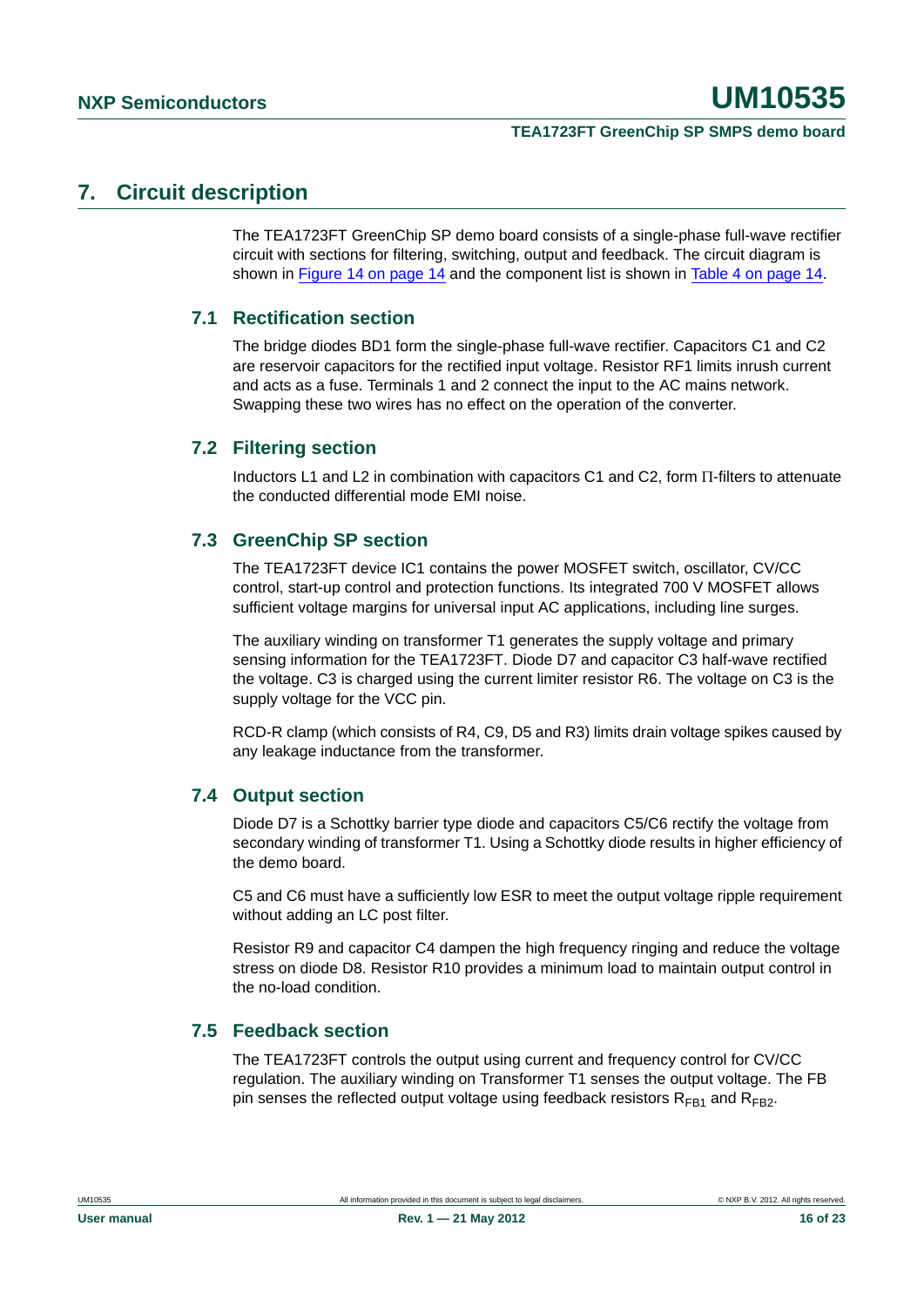**TEA1723FT GreenChip SP SMPS demo board**

## <span id="page-16-0"></span>**8. PCB layout**

[Figure 16](#page-17-0) shows the layout of the PCB.

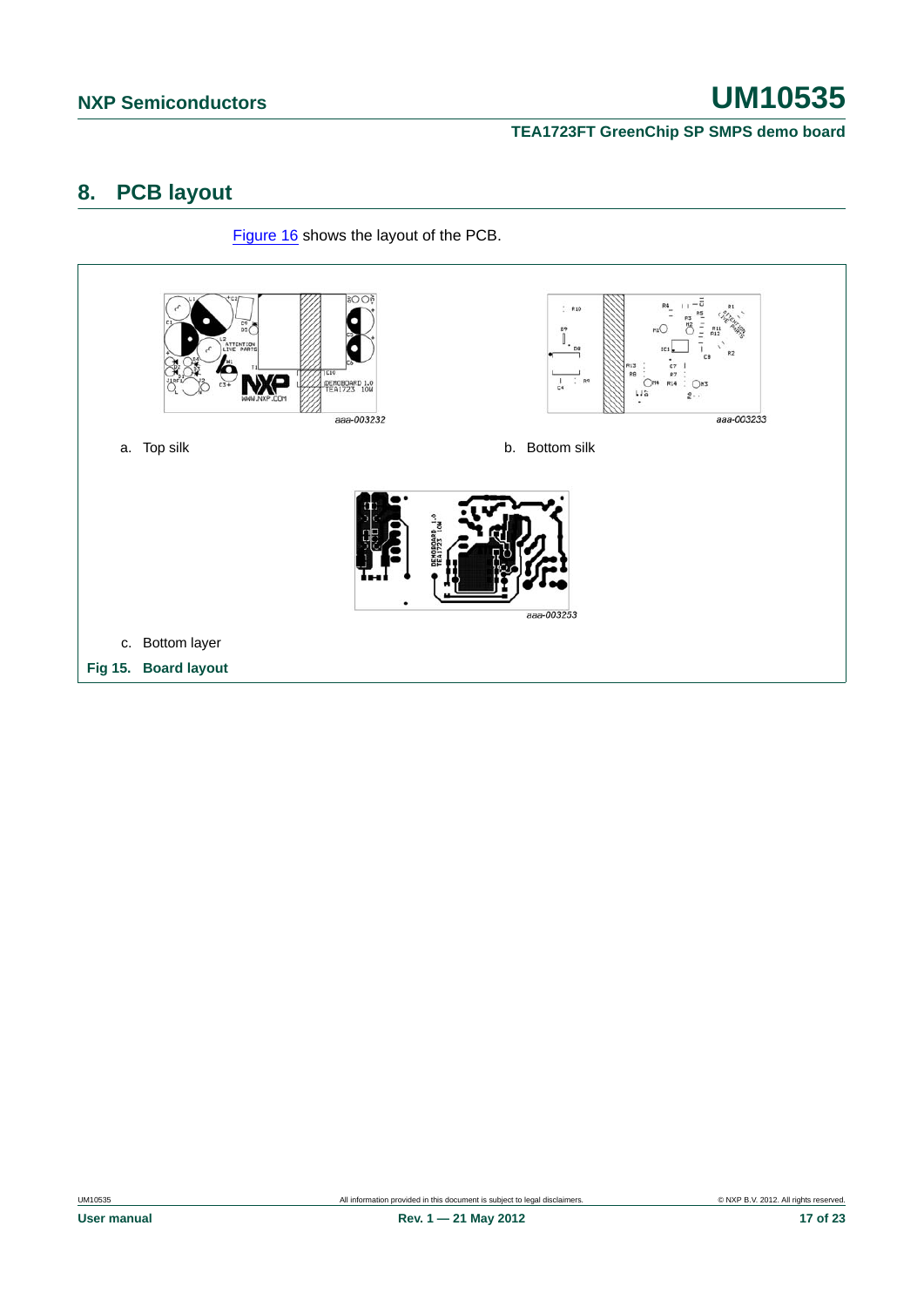## <span id="page-17-2"></span><span id="page-17-1"></span>**9. Transformer specifications**

### **9.1 Transformer schematic design and winding construction**

The transformer used in the TEA1723FT demo board has size EE20 with bobbin EE20/10/6 horizontal, 14-pin. The secondary side of the transformer is connected in parallel in the TEA1723FT demo board, see [Figure 16.](#page-17-0)



**•** Würth-Midcom 760871112

## <span id="page-17-3"></span><span id="page-17-0"></span>**9.2 Electrical characteristics**

### **Table 5. Electrical characteristics**

| <b>Description</b> | Pin      | <b>Specifications</b> | <b>Comments</b>                |
|--------------------|----------|-----------------------|--------------------------------|
| Primary inductance | 1 to $3$ | 0.9 mH $\pm$ 10 %     | -                              |
| Leakage            | 1 to $3$ | $50$ uH               | secondary side short-circuited |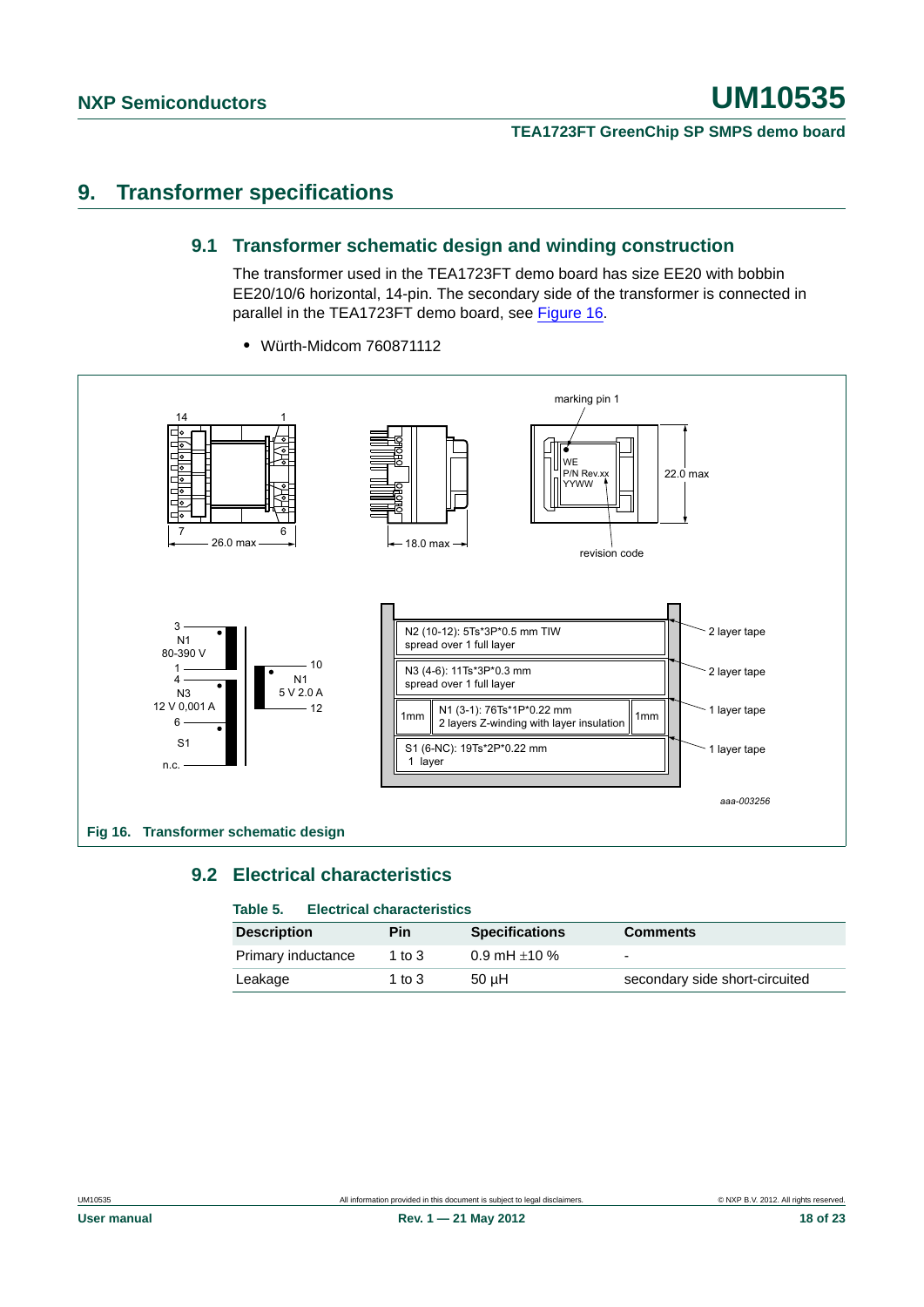### **TEA1723FT GreenChip SP SMPS demo board**

## <span id="page-18-0"></span>**9.3 Core, air gap and bobbin**

- **•** Core: EE20/10/6 (3C90)
- Size of the air gap depends on the A<sub>L</sub> value of the ungapped core.
- **•** Bobbin: EE20/10/6 horizontal, 14-pin

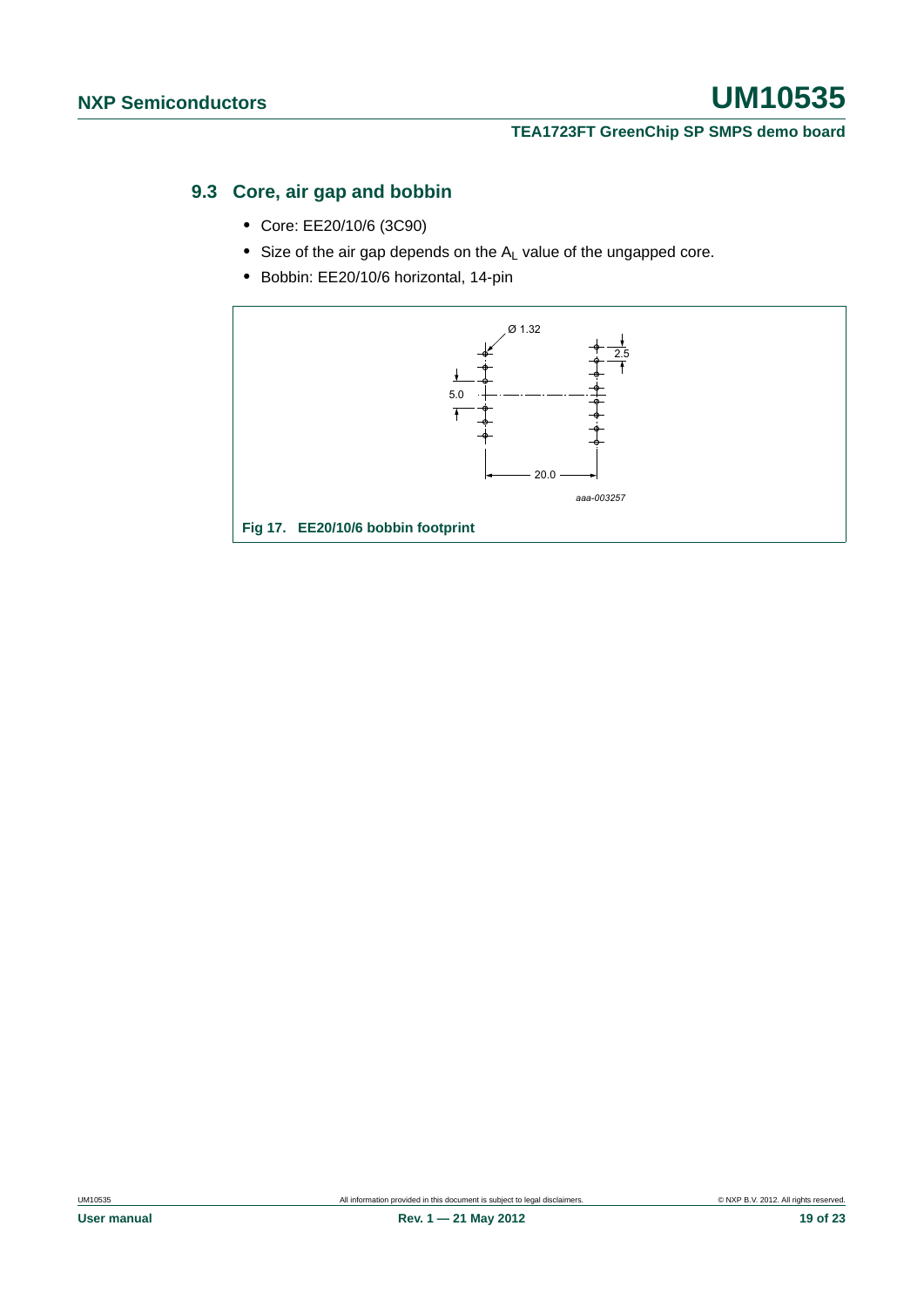### **TEA1723FT GreenChip SP SMPS demo board**

## <span id="page-19-0"></span>**10. Attention points**

When testing the CC mode of the TEA1723FT, use an electronic DC-load in resistive mode, not in current mode.

The current in CC mode has a small fold back characteristic (see [Figure 4](#page-6-1)). When current mode of an electronic DC-load is used, the output voltage drops immediately to zero when the maximum current is exceeded. Once the output voltage and the input voltage of the DC-load is zero, many DC-loads cannot adjust the current. Using the resistive mode of the electronic DC-load avoids this problem.

**Remark:** This TEA1723FT controller behavior is not incorrect. Only test it in the correct way.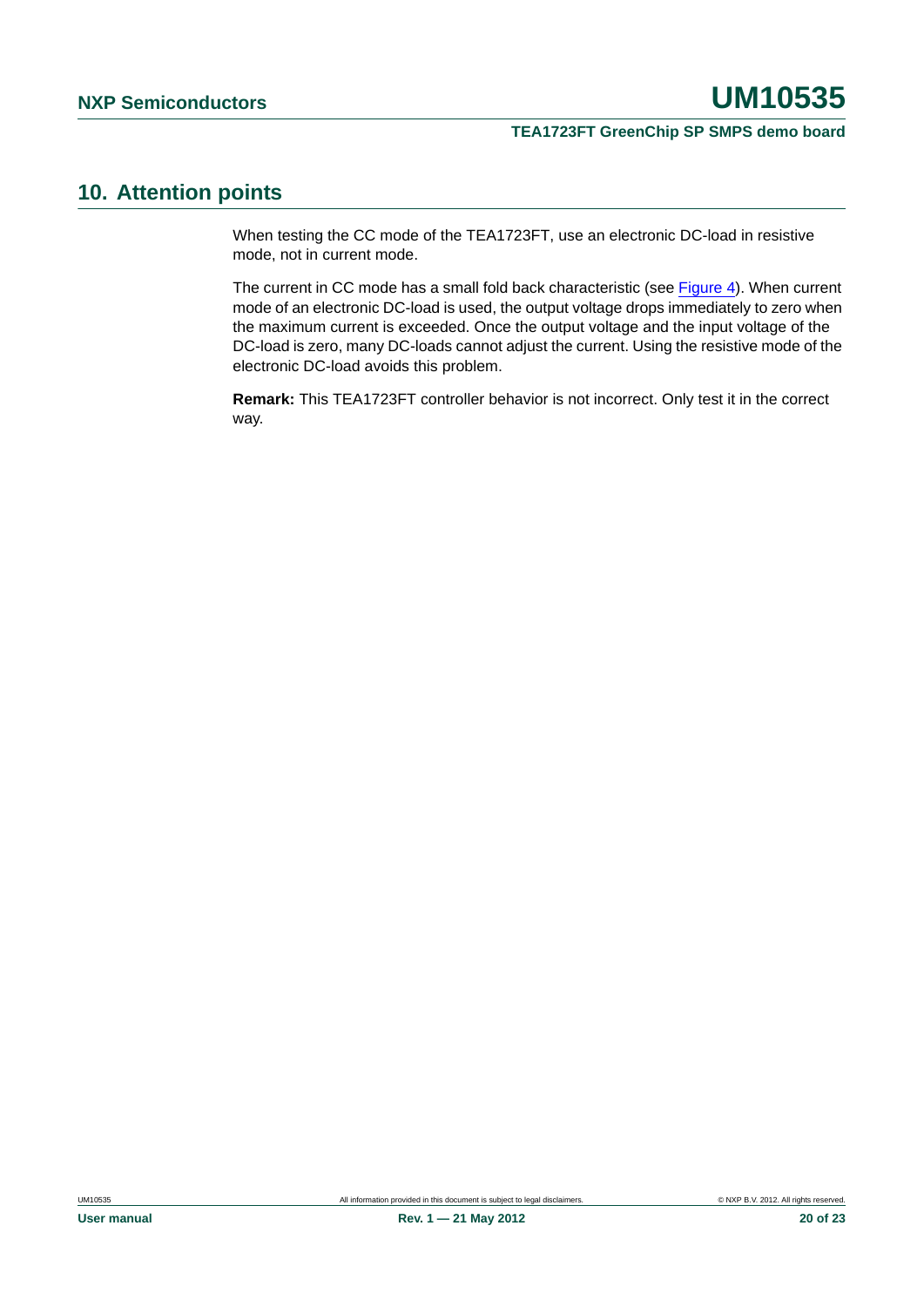### **TEA1723FT GreenChip SP SMPS demo board**

## <span id="page-20-0"></span>**11. References**

- **[1] TEA1721AT/BT/DT/FT** data sheets: ultra-low standby SMPS controller with integrated power switch
- **[2] TEA1723AT/BT/DT/FT** data sheets: ultra-low standby SMPS controller with integrated power switch data sheet
- **[3] AN11029** application note: Using TEA1721/TEA1723 ultra-low standby SMPS controller ICs in white goods applications
- **[4] AN11060** application note: TEA172X 5 W to 11 W power supply/usb charger
- **[5] UM10520** TEA1721 Isolated 3-phase universal mains flyback converter demo board user manual
- **[6] UM10521** TEA1721 isolated universal mains flyback converter demo board user manual
- **[7] UM10522** TEA1721 non-isolated universal mains buck and buck/boost converter demo board user manual
- **[8] UM10523** TEA1721 universal mains white goods flyback SMPS demo board user manual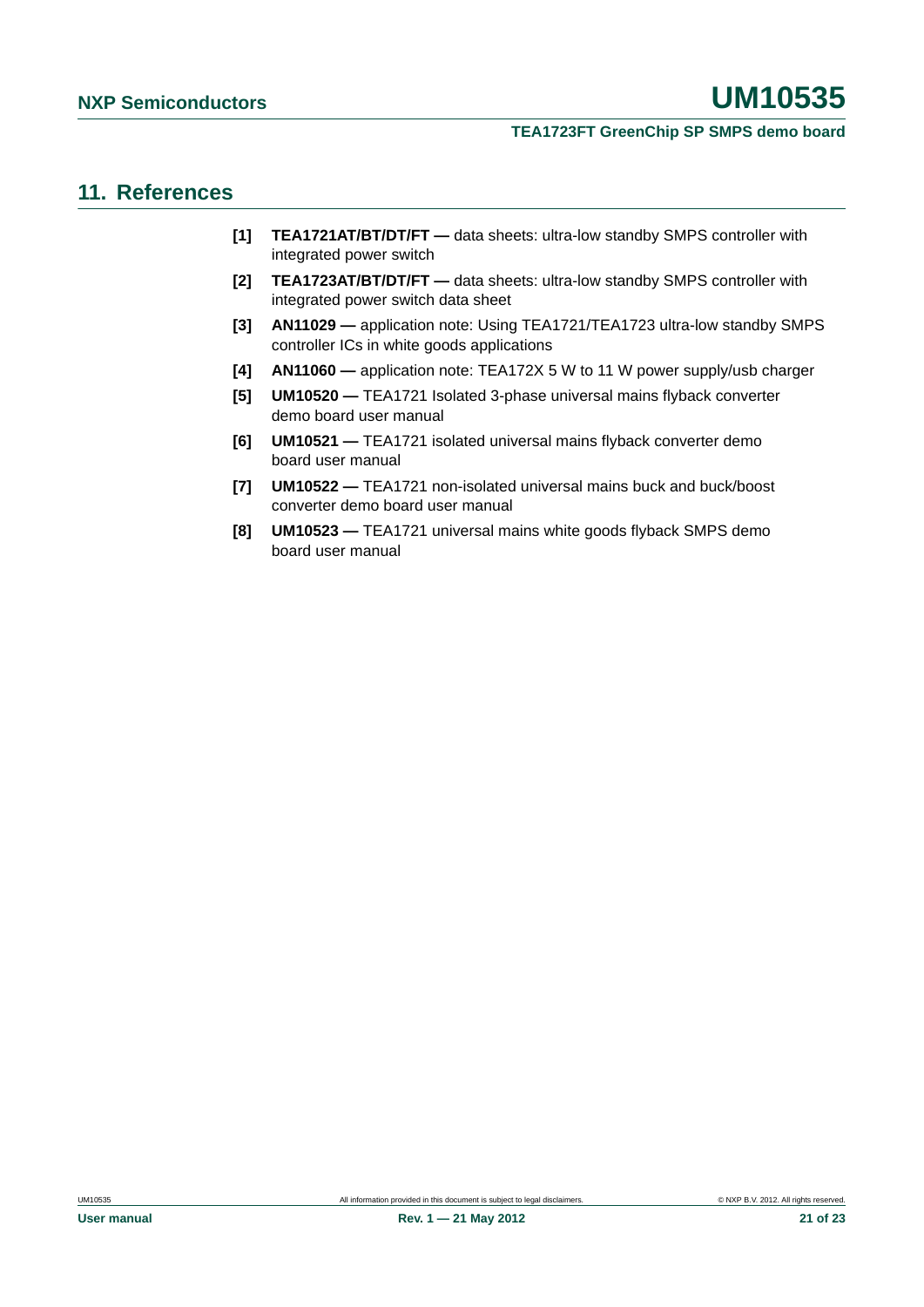### **TEA1723FT GreenChip SP SMPS demo board**

## <span id="page-21-0"></span>**12. Legal information**

## <span id="page-21-1"></span>**12.1 Definitions**

**Draft —** The document is a draft version only. The content is still under internal review and subject to formal approval, which may result in modifications or additions. NXP Semiconductors does not give any representations or warranties as to the accuracy or completeness of information included herein and shall have no liability for the consequences of use of such information.

## <span id="page-21-2"></span>**12.2 Disclaimers**

**Limited warranty and liability —** Information in this document is believed to be accurate and reliable. However, NXP Semiconductors does not give any representations or warranties, expressed or implied, as to the accuracy or completeness of such information and shall have no liability for the consequences of use of such information. NXP Semiconductors takes no responsibility for the content in this document if provided by an information source outside of NXP Semiconductors.

In no event shall NXP Semiconductors be liable for any indirect, incidental, punitive, special or consequential damages (including - without limitation - lost profits, lost savings, business interruption, costs related to the removal or replacement of any products or rework charges) whether or not such damages are based on tort (including negligence), warranty, breach of contract or any other legal theory.

Notwithstanding any damages that customer might incur for any reason whatsoever, NXP Semiconductors' aggregate and cumulative liability towards customer for the products described herein shall be limited in accordance with the *Terms and conditions of commercial sale* of NXP Semiconductors.

**Right to make changes —** NXP Semiconductors reserves the right to make changes to information published in this document, including without limitation specifications and product descriptions, at any time and without notice. This document supersedes and replaces all information supplied prior to the publication hereof.

**Suitability for use —** NXP Semiconductors products are not designed, authorized or warranted to be suitable for use in life support, life-critical or safety-critical systems or equipment, nor in applications where failure or malfunction of an NXP Semiconductors product can reasonably be expected to result in personal injury, death or severe property or environmental damage. NXP Semiconductors and its suppliers accept no liability for inclusion and/or use of NXP Semiconductors products in such equipment or applications and therefore such inclusion and/or use is at the customer's own risk.

**Applications —** Applications that are described herein for any of these products are for illustrative purposes only. NXP Semiconductors makes no representation or warranty that such applications will be suitable for the specified use without further testing or modification.

Customers are responsible for the design and operation of their applications and products using NXP Semiconductors products, and NXP Semiconductors accepts no liability for any assistance with applications or customer product design. It is customer's sole responsibility to determine whether the NXP Semiconductors product is suitable and fit for the customer's applications and products planned, as well as for the planned application and use of customer's third party customer(s). Customers should provide appropriate design and operating safeguards to minimize the risks associated with their applications and products.

NXP Semiconductors does not accept any liability related to any default, damage, costs or problem which is based on any weakness or default in the customer's applications or products, or the application or use by customer's third party customer(s). Customer is responsible for doing all necessary testing for the customer's applications and products using NXP Semiconductors products in order to avoid a default of the applications and the products or of the application or use by customer's third party customer(s). NXP does not accept any liability in this respect.

**Export control —** This document as well as the item(s) described herein may be subject to export control regulations. Export might require a prior authorization from competent authorities.

**Evaluation products —** This product is provided on an "as is" and "with all faults" basis for evaluation purposes only. NXP Semiconductors, its affiliates and their suppliers expressly disclaim all warranties, whether express, implied or statutory, including but not limited to the implied warranties of non-infringement, merchantability and fitness for a particular purpose. The entire risk as to the quality, or arising out of the use or performance, of this product remains with customer.

In no event shall NXP Semiconductors, its affiliates or their suppliers be liable to customer for any special, indirect, consequential, punitive or incidental damages (including without limitation damages for loss of business, business interruption, loss of use, loss of data or information, and the like) arising out the use of or inability to use the product, whether or not based on tort (including negligence), strict liability, breach of contract, breach of warranty or any other theory, even if advised of the possibility of such damages.

Notwithstanding any damages that customer might incur for any reason whatsoever (including without limitation, all damages referenced above and all direct or general damages), the entire liability of NXP Semiconductors, its affiliates and their suppliers and customer's exclusive remedy for all of the foregoing shall be limited to actual damages incurred by customer based on reasonable reliance up to the greater of the amount actually paid by customer for the product or five dollars (US\$5.00). The foregoing limitations, exclusions and disclaimers shall apply to the maximum extent permitted by applicable law, even if any remedy fails of its essential purpose.

## <span id="page-21-3"></span>**12.3 Trademarks**

Notice: All referenced brands, product names, service names and trademarks are the property of their respective owners.

**GreenChip —** is a trademark of NXP B.V.